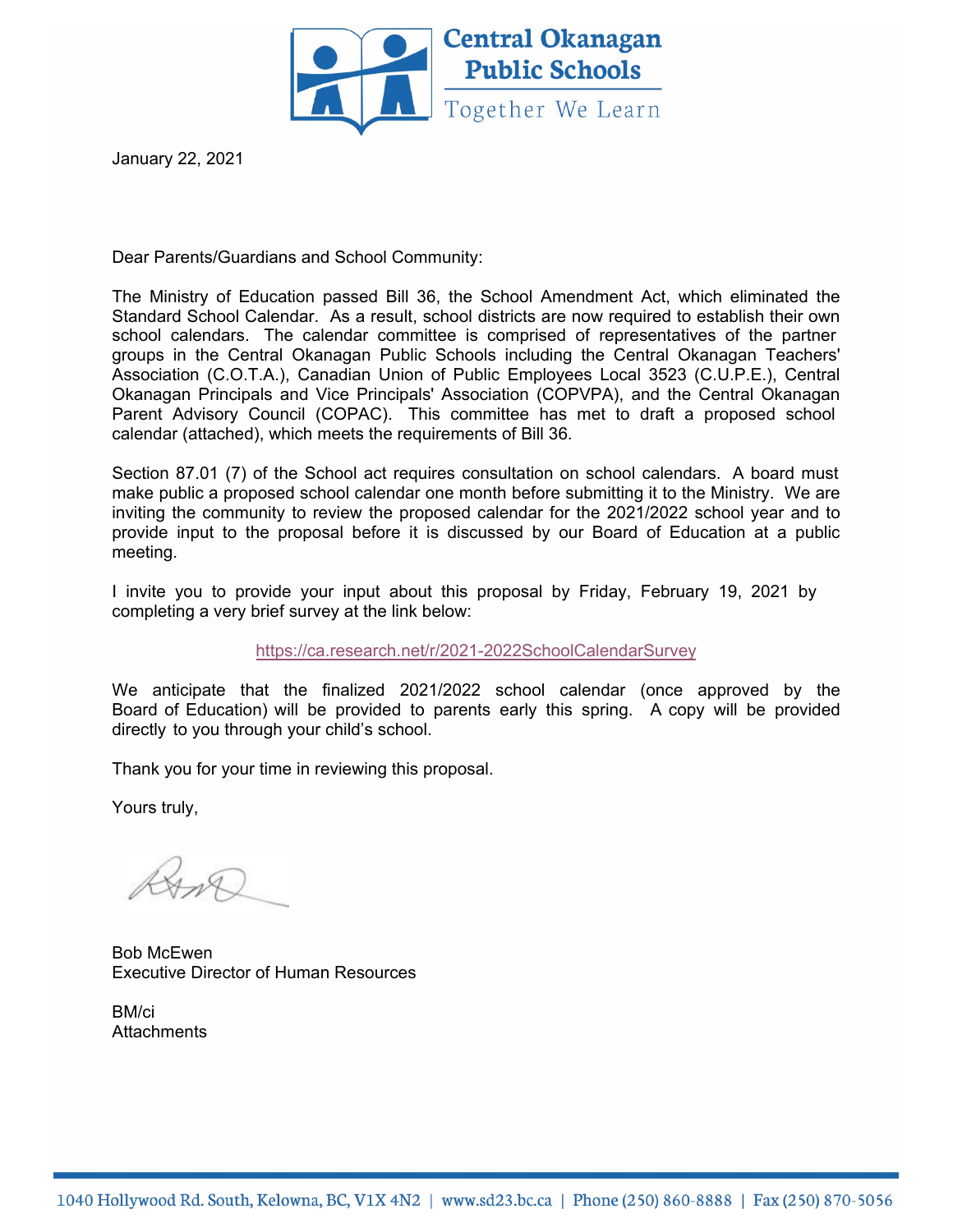

## CENTRAL OKANAGAN PUBLIC SCHOOLS 2021‐2022 School Calendar

| <b>DESIGNATION</b>                                      | <b>SCHOOL DISTRICT NO. 23</b>               |
|---------------------------------------------------------|---------------------------------------------|
|                                                         | <b>Local Calendar</b>                       |
|                                                         | 2021/2022                                   |
| Days in session                                         | 189                                         |
|                                                         | (3 summer Pro Days August 30 - September 1) |
| Number of days of instruction                           | 182                                         |
|                                                         |                                             |
| Number of non-instructional days                        | 7                                           |
|                                                         |                                             |
| Schools open                                            | Tuesday, September 7                        |
| Administrative Implementation Day                       | Friday, October 8                           |
| Thanksgiving Day (schools closed)                       | Monday, October 11                          |
| Teacher Professional Day                                | Friday, October 22                          |
| Remembrance Day (schools closed)                        | Thursday, November 11                       |
| Winter vacation period (schools closed)                 | Monday, December 20 - Monday, January 3     |
| Statutory holiday (schools closed)                      | Monday, January 3                           |
| Schools reopen after Winter vacation                    | Tuesday, January 4                          |
| Teacher Professional Day (Support Staff In-Service Day) | Friday, February, 18                        |
| Family Day                                              | Monday, February 21                         |
| Spring vacation period (schools closed)                 | Monday, March 21 - Friday, April 1          |
| Schools reopen after Spring vacation                    | Monday, April 4                             |
| Good Friday (schools closed)                            | Friday, April 15                            |
| Easter Monday (schools closed)                          | Monday, April 18                            |
| Victoria Day (schools closed)                           | Monday, May 23                              |
| Administrative Day (students do not attend)             | Thursday, June 30                           |

The Calendar for 2021‐2022 complies with Bill 36 ‐ School Amendment Act (School Calendar Regulation).

The minimum hours of instruction are:

- Kindergarten 853 hours (based on 290 minutes X 182)
- Grade 1-6 878 hours (based on 290 minutes X 182)
- Grades 7-12 952 hours (based on 314 minutes X 182)

## Provides the:

- **Number and dates of the days in session**
- **The number and dates of each day of instruction**
- **Vacation Periods and the Statutory Holidays**
- The dates of each Non-Instructional Day
- The number of hours of instruction offered students in each grade group